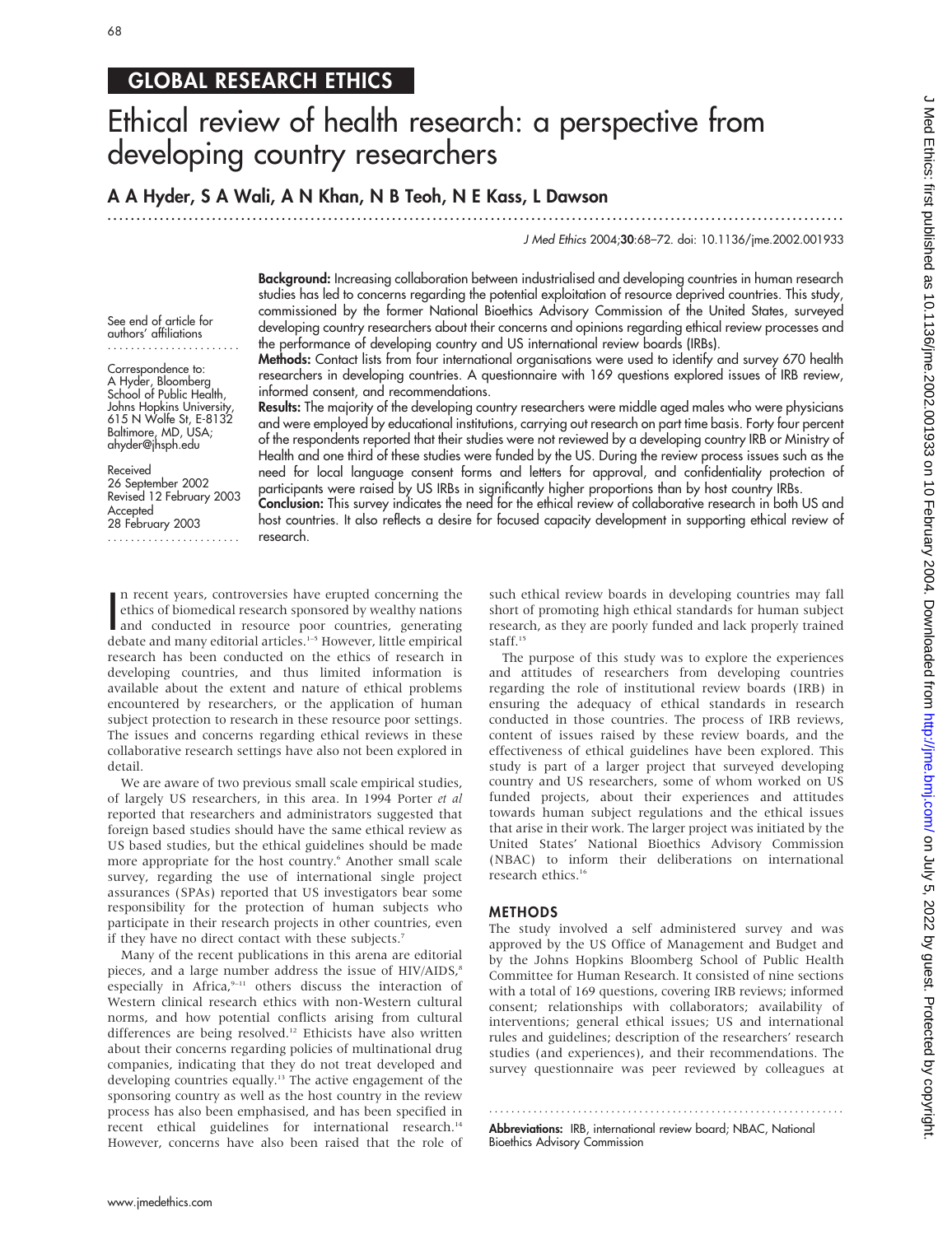Johns Hopkins University and developing country researchers visiting the US at that time.

The survey elicited responses based on general experience and opinions of researchers, as well as with specific reference to a current or recent (less than five years old) research project on which they had spent the most time during the past five years—referred to as the ''index study''. Questions related to IRB reviews of the studies will be reported in this paper. Funds for research studies were explored: studies having one or more sources of US funding were defined as US funded studies.

In the process of identifying developing country researchers, the term ''developing country'' required explicit definition. For the purposes of this study, a developing country has been defined using the criteria adopted by WHO's Ad Hoc Committee on Health Research Relating to Future Interventions Options.17 Developing country health researchers who work with human subjects number in the thousands and no single database lists such researchers. Therefore, four international organisations actively involved with developing country researchers, who maintain a publicly accessible database, were contacted to identify such researchers, namely: The International Clinical Epidemiology Network (INCLEN), Commission on Health Research for Development (COHRED), Scientists for Health And Research for Development (SHARED), and Health Systems Trust (HST). A master list was created from these databases after removing duplicate names and information on non-health researchers. To our knowledge, such a list of developing country researchers has never been previously constructed.

From the master list 670 researchers were contacted via email and invited to participate in the survey. 192 emails were returned undeliverable and the rest were followed up via email, mail, fax, and courier services. Fifty seven additional developing country researchers were contacted to complete the survey, referred by US researchers who were participating in the complementary US survey of NBAC. Five surveys were also completed by African researchers attending a Johns Hopkins international research ethics course in Malawi in March 2000. Invitation to participate in the survey was assumed to have reached 540 researchers. Researchers were given the option to complete the survey on the Internet or by filling out the paper version of the survey. Data collection took place over five months, between 18 November 1999 and 17 April 2000. An incentive of US\$25 was sent to those researchers who completed the minimum required sections on the survey.

Surveys completed via the Internet were stored in a Microsoft Access database, while those completed on paper were entered into EPI-INFO version 6.04b, 1997 (Centers for Disease Control and Protection, Atlanta, GA, USA). Double data entry and confirmatory crosschecks with the original response were used. Surveys in which three or more sections were answered were considered ''complete'' and were used for data analysis. These databases were merged and data editing and analysis done using Stata version 6.0 (1984–99 Stata Corporation, College Station, TX, USA) to determine frequency of responses by each variable and multivariate analyses to evaluate correlation of two or more variables. To measure the strength of association between variables, tests of significance, such as  $\chi^2$  test and respective p values, were calculated.

### RESULTS

A total of 235 surveys were received, of which 203 were considered complete and used for this analysis. The survey was designed such that there were skip patterns for some questions; therefore the number of responses (n) varies for different questions. Most of the researchers (42%) were from



Figure 1 Sociodemographic information on developing country researchers (n = 203).

Asia, followed by Africa (29%), and South America (23%). Demographic information pertaining to respondents is shown in figure 1. More males comprised the sample as compared with females, and just over half were under 45 years old. The majority of survey respondents were physicians and employed by universities. Forty four percent of the researchers were or previously had been members of an IRB/ ethics board at either national, state, or local level. About half of the sample had more than ten years of research experience and 81% of the researchers had conducted more than five studies. Forty four percent of the index studies were funded by one or more US sources, and US non-profit organisations were the largest single funding source. Developing country sources funded 44% of the studies, whereas the private sector funded 15% of the studies overall.

Forty four percent of the survey respondents reported that their studies did not undergo any review (technical, scientific, or ethical) by a Ministry of Health in the developing country where the research was conducted (table 1). Twenty five percent of the respondents also reported that their studies did not undergo an ethics review by an IRB, ethics board, or Ministry of Health in the country. Further analyses showed that 15% of the studies being described in the survey were neither reviewed by the Ministry of Health nor by any ethics board in the developing country, of which one third were US funded. Of those studies funded by US sources, 12% were not reviewed by the country's own Ministry or Department of Health or an ethics board, while 17% of the non-US funded studies did not get any such review ( $p = 0.7133$ ).

Of the studies that were reviewed by IRBs, ethics board, or Ministry of Health, the majority (92%) were reviewed at local institution level. A national ethics review board reviewed nearly half (49%), and state/provincial ethics board reviewed

|                                                                                                                                                                                       | N     | $\%$  |
|---------------------------------------------------------------------------------------------------------------------------------------------------------------------------------------|-------|-------|
| The study did not undergo review by the Ministry/<br>Department of Health in the country where the research<br>is/was conducted $(n = 192)$                                           |       | 82 44 |
| The study did not undergo some type of ethics review by<br>an IRB, ethics board, or Ministry/Department of Health in<br>the country where the research is/was conducted ( $n = 185$ ) | 46 25 |       |
| Studies which were neither reviewed by the Ministry/<br>Department of Health nor by any IRB/ethics board<br>$(n = 184)$                                                               |       | 28 15 |
| Studies which were neither reviewed by the Ministry/<br>Department of Health nor by any IRB/ethics board and<br>were funded by the US $(n = 28)$                                      |       | 10 36 |

www.jmedethics.com

<sup>\*</sup>Based on Section C of the survey.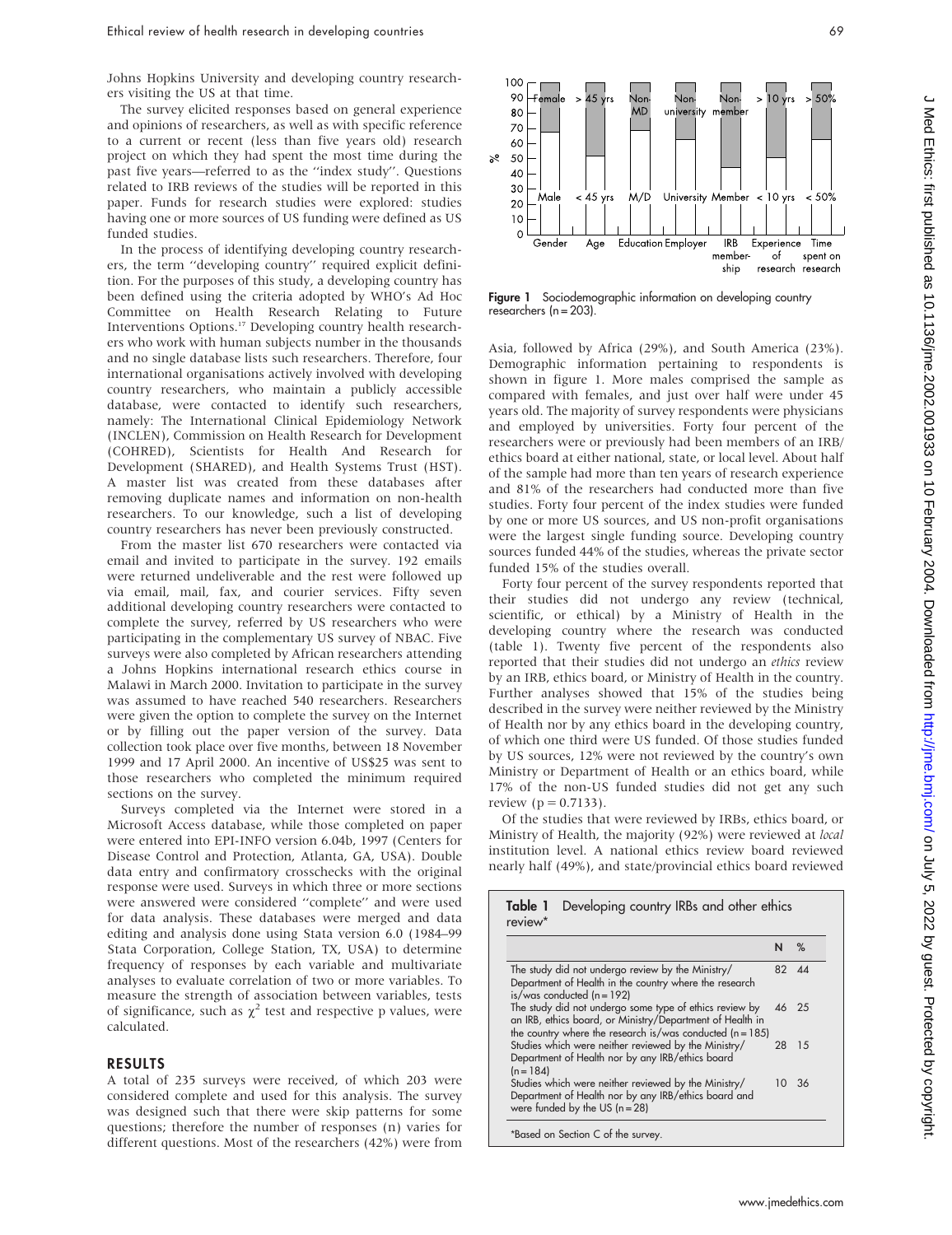about one fourth (27%) of the studies. Less than half (43%) of respondents reported that it took one to two months to obtain approval and 35% reported that it took three to six months. Of those researchers whose index study was funded by US sources, 69% responded that the developing country ethics review was required by US institutions for collaborative research. Developing country researchers reported that 44% of index studies were funded by US sources and 55% of these studies were reviewed by a US IRB. More than two thirds of these researchers reported that it took about one to six months for a study to be approved by a US IRB.

The researchers were asked to indicate which issues were raised by their IRBs (table 2). Developing country IRBs were most concerned about cultural appropriateness of the studies (59%), need for local language consent form (58%), relevance of research question to country where research was conducted (54%), and the availability of intervention to host country after study was over (54%). Researchers were also asked to report on their experiences with US IRB reviews. US IRBs were more likely to raise issues regarding: need for local language consent forms (84%), need for letters of approval from developing country representatives (79%), and complexity of the consent form (64%).

Experiences and attitudes of developing country researchers towards US and international human subject regulations are shown in table 3. The majority (95%) reported that US ethical guidelines ensure high ethical standards in research, and more than two thirds of the researchers agreed that developing country collaborators rely on US ethical regulations for guidance. Researchers also criticised some aspects of US ethical guidelines, as 83% of them responded that US IRB regulations were insensitive to local culture and more than half (57%) agreed with the statement that US IRBs were more concerned with politics than with protecting the interests of research subjects. Nearly one third of the survey respondents said that US human subject regulations were never flexible where they needed to be, while 63% said they were either ''always'' or ''sometimes'' flexible. Developing country researchers were equally critical of developing country IRBs as they were of the US IRBs. When asked if

Table 3 Researchers' beliefs/attitudes about ethical guidelines and regulations in human subject research

| Researchers' beliefs/attitudes about<br>ethical quidelines                                                                                      | $(\%)$ | <b>Never</b> Sometimes<br>$(\%)$ | Always<br>$(\%)$ |
|-------------------------------------------------------------------------------------------------------------------------------------------------|--------|----------------------------------|------------------|
| US human subject regulations are<br>flexible where they need to be $(n=72)$                                                                     | 27(37) | 40(56)                           | 5(7)             |
| US IRBs are more concerned with<br>politics than they are with protecting<br>the interests of research subjects<br>$(n = 68)$                   | 29(43) | 37(54)                           | 2(3)             |
| US IRB regulations are insensitive<br>to local cultural norms and traditions<br>outside the US $(n=87)$                                         | 15(17) | 67(77)                           | 5(6)             |
| The current US rules and regulations<br>governing human subjects ensure high<br>ethical standards in research (n=88)                            | 4(5)   | 32(36)                           | 52(59)           |
| Developing country collaborators rely<br>on US ethics regulations for guidance<br>$(n = 97)$                                                    | 9(9)   | 75(77)                           | 13(14)           |
| Developing country IRBs are more<br>concerned with politics than they are<br>with protecting the interests of research<br>subjects. $(n = 163)$ | 60(37) | 98(60)                           | 5(3)             |
| Developing country IRBs have voiced<br>concerns to me about the costs<br>associated with the IRB carrying out<br>its work $(n = 157)$           | 87(55) | 59(38)                           | 11(7)            |
| National guidelines in developing<br>countries are effective in protecting<br>research subjects $(n = 164)$                                     | 14(8)  | 116(71)                          | 34(21)           |

developing country IRBs are more concerned with politics than they are with protecting the interests of research subjects, sixty three percent agreed. When asked whether the developing country IRBs have voiced concerns about the costs associated with IRB in carrying out its work, 45% of the researchers stated that it has been brought up. The majority (92%) of survey respondents agreed that the national guidelines in developing countries are effective in protecting research subjects.

Researchers were also asked if they ever had to abandon a research project because it was impossible to get developing

| Option                                                                                                                         | Raised by developing country<br>IRB(s) or ethics board in its<br>review of the index study, n (%) | Raised by US IRB(s)<br>in its review of the<br>index study, $n$ $%$ | p Value  |
|--------------------------------------------------------------------------------------------------------------------------------|---------------------------------------------------------------------------------------------------|---------------------------------------------------------------------|----------|
| Cultural appropriateness of study<br>procedure                                                                                 | 75/127 (59)                                                                                       | 19/30(63)                                                           | 0.687    |
| Need for local language consent form                                                                                           | 72/124 (58)                                                                                       | 27/32(84)                                                           | $0.006*$ |
| Relevance of research question to<br>country where research is conducted<br>and/or rationale for doing study outside<br>the US | 63/116 (54)                                                                                       | 16/31(52)                                                           | 0.842    |
| Availability of intervention (if successful)<br>to host country after study is over                                            | 51/95 (54)                                                                                        | 11/24(46)                                                           | 0.483    |
| Need for letters of approval from<br>developing country representatives                                                        | 53/114(47)                                                                                        | $26/33$ (79)                                                        | $0.001*$ |
| Complexity of language on consent<br>form                                                                                      | 54/120 (45)                                                                                       | 18/28(64)                                                           | 0.070    |
| Appropriateness of procedures for<br>control group                                                                             | 39/99 (39)                                                                                        | 12/24(50)                                                           | 0.325    |
| Use of placebos                                                                                                                | 22/85(26)                                                                                         | 5/23(22)                                                            | 0.694    |
| Participant voluntaries may be<br>compromised because of benefits<br>study provides                                            | 27/112(24)                                                                                        | 6/30(20)                                                            | 0.644    |
| Confidentiality protections for<br>participants were not adequate                                                              | 22/121(18)                                                                                        | 13/31(42)                                                           | $0.004*$ |
| Political considerations                                                                                                       | 16/97(16)                                                                                         | 4/24(17)                                                            | 0.905    |
| Intervention was considered too risky                                                                                          | 11/104(11)                                                                                        | $4/26$ (15)                                                         | 0.571    |
| Others                                                                                                                         | 5/41(12)                                                                                          | 1/12(8)                                                             | 0.698    |

Table 2 Comparison of responses to issues raised by US IRB(s) vis à vis issues raised by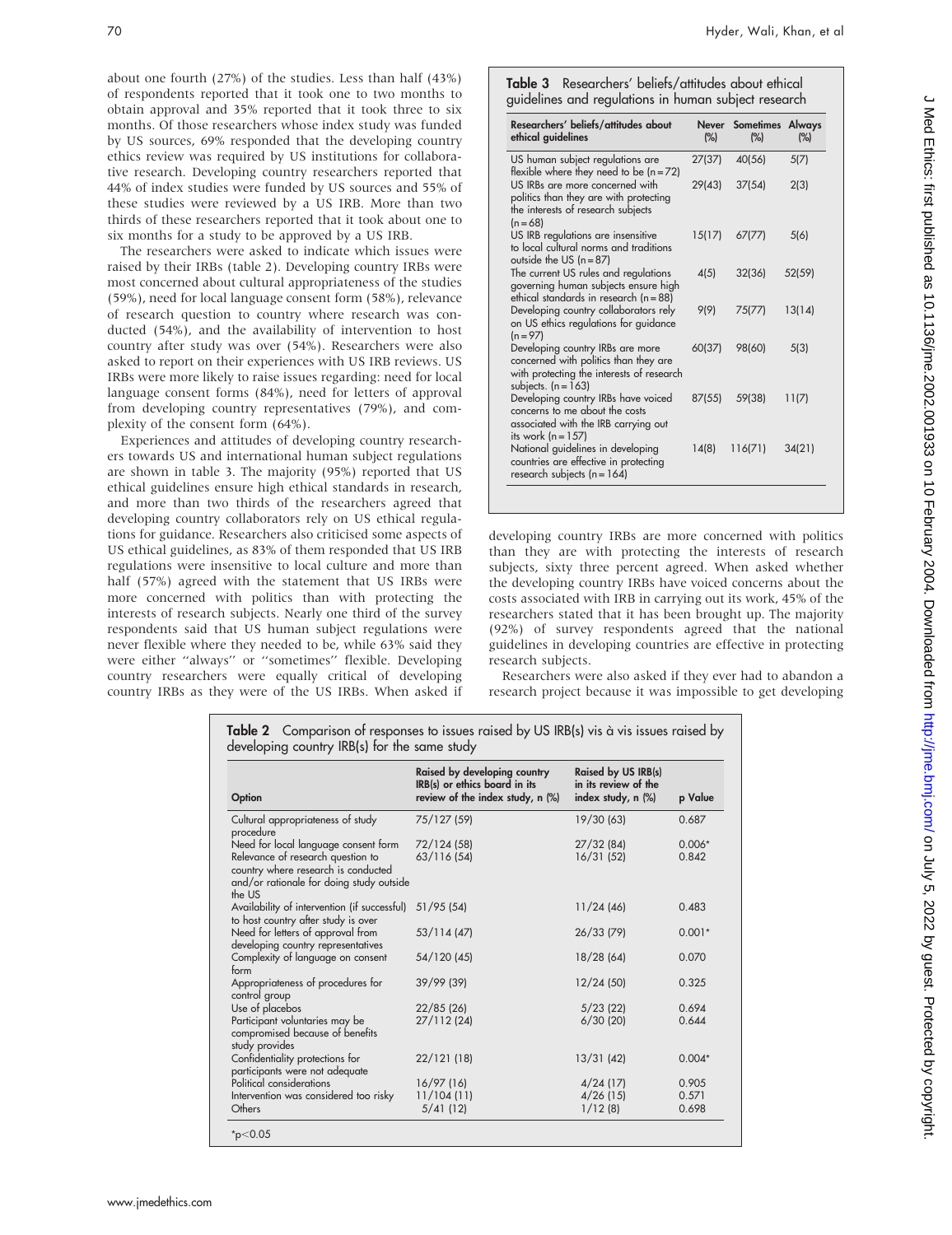country IRB approval despite modifications. Seventeen percent said that they had to abandon the research project; in contrast, only 6% reported having to abandon their project because it was impossible to obtain US IRB approval.

#### **DISCUSSION**

This study reflects the expressed opinions and attitudes of a sample of health researchers from the developing world and has provided an insight into the application of ethical reviews in resource poor settings. To our knowledge this is the first study of this nature with empirical data from developing country respondents. Respondents to this study reflect relatively senior researchers, the majority of whom are male physicians who conduct research on a part time basis.

It is heartening to note that the majority of research studies underwent an ethical review in the host country, which has been a stated standard for all research conducted in the developing world.18 However, one fourth of the respondents indicated that the index study had no ethics review in the country where the research was conducted, while nearly half indicated that their index studies were not reviewed by the Ministry of Health. Consequently, 15% of the studies were neither reviewed by a ministry/department nor by an IRB at any level irrespective of the source of funding. Further analysis of this issue was limited in this survey as no alternatives were provided to explore the reasons why a review was not done. It is possible that these studies were believed to be ''exempt'' from review or that these were only reviewed by the collaborating institution in the West. However, it is likely that most of the studies were not reviewed at all. Ethics review in both the host and the donor country should be standard in collaborative research. However, a number of studies escaped the attention or need for ethics review in host countries; for example studies funded within the country by bilateral or international organisations were more likely not to have gone through standard review procedures. As a result, the processing of such studies through ethical review may need to be strengthened.

In responding to their impressions of the ethical reviews done by US IRBs, developing country researchers indicated that the type and complexity of documentation related to the study was an issue raised in a high percentage of cases; these include letters of approval and informed consent forms. Procedural issues, such as selection of control groups were also raised by US IRBs, whereas others such as political issues were raised less often. These results are more interesting when compared with the issues reportedly raised by developing country IRBs. In general, respondents indicated that most of the issues were raised more often by the US IRB than the developing country IRB (table 2). This was particularly seen in the informed consent process and protection of confidentiality, where significant differences were found. Issues raised more frequently by developing country IRBs include availability of any future interventions. Developing country respondents actually experience US IRBs raising more of each issue; this could be due to the greater expertise of US IRBs in conducting such reviews (and therefore a greater ability to detect issues), or their ability to compare procedures with standards used in the US (and therefore identify differences). Developing country IRBs may have had less experience in conducting such reviews and may lack set standards for comparison. In addition, respondents could have recalled the US IRB comments more than those of developing country IRB review, due to more attention paid to understanding US IRB comments and responding to them, or their own internal sensitivity to the critique of the US IRB. It is also possible that the US IRB review may have been the first one to occur chronologically and thus it had more issues to critique. This could also relate to the fact that issues pertaining to letters, language, and consent were significantly more frequent, as these comprise common procedural issues in research proposals. Subsequent reviews in the developing world would therefore tend to get a more developed proposal with several of the issues already addressed.

It is important to realise that the issue of cultural sensitivity is reported as a weakness within US ethical guidelines, as enforced in or viewed by developing country health researchers. Renewed stress within the US guidelines on appropriate cultural sensitivity in developing countries would make an impact on this opinion. Politics is viewed as playing a role in the functioning of both developing country and US IRBs; this is a serious perception, although it relies heavily on the interpretation of the word ''politics''. The work of both IRBs—US and developing country—should not be viewed by more than half of developing country respondents as even sometimes being influenced by any issue other than ethical or scientific in nature, as this opens the door for differential application of guidelines based on other US interests. The US guidelines need to respond to this concern in creating a new standard for the working of US IRBs where this issue is explicitly addressed, and likewise for national guidelines in developing countries.

Only one fifth of the researchers expressed the opinion that developing country guidelines are ''always'' able to protect research subjects. This lower proportion reflects a mixture of their absolute opinion, as well as their relative comparison with the US guidelines, which were rated much higher. It is important to note that the survey indicates that ethical guidelines in developing countries exist and are able to offer some protection to research subjects, which is different from the hypothesis that such local guidelines are either nonexistent or entirely worthless.

The process of ethical review in both the US and the developing world did not prevent a large majority of the research work from going forward. This is an important finding for proponents of research (often researchers themselves) who view ethical review processes as potential "barriers" to research. Only six percent of the responses indicated that a project had been abandoned due to lack of an ethical approval from a US IRB, while seventeen percent indicated the same for a developing country IRB ( $p = 0.010$ ). In all, 22% of those respondents who answered both questions ( $n = 93$ ) indicated that they had to abandon their research projects because it was impossible to get an IRB approval from either the developing country, US, or both. These percentages may include some cases that were unfairly judged, or the victims of overburdened bureaucracies and long time lags, but it is also likely that there were studies that should not have been given permission from an ethical viewpoint. And so the idea that all (100%) studies should be approved after modification, assumes that all studies can be done ethically or that all scientific questions are worth asking. Even if it is assumed that good science is a prerequisite for good ethics, there will always be poorly asked questions or questions that cannot be answered within the acceptable realm of ethical trials. Therefore, there will always be a small percentage of research proposals that will not be able to obtain ethical clearances for these reasons. What this ''small'' percentage is, and whether it varies by country, research topic, the nature of IRBs, and other related questions would need a more detailed exploration than this survey offered.

#### **CONCLUSION**

This empirical work shows that researchers in the developing world have valuable experience with international and local ethical reviews, which contribute to global thinking on these